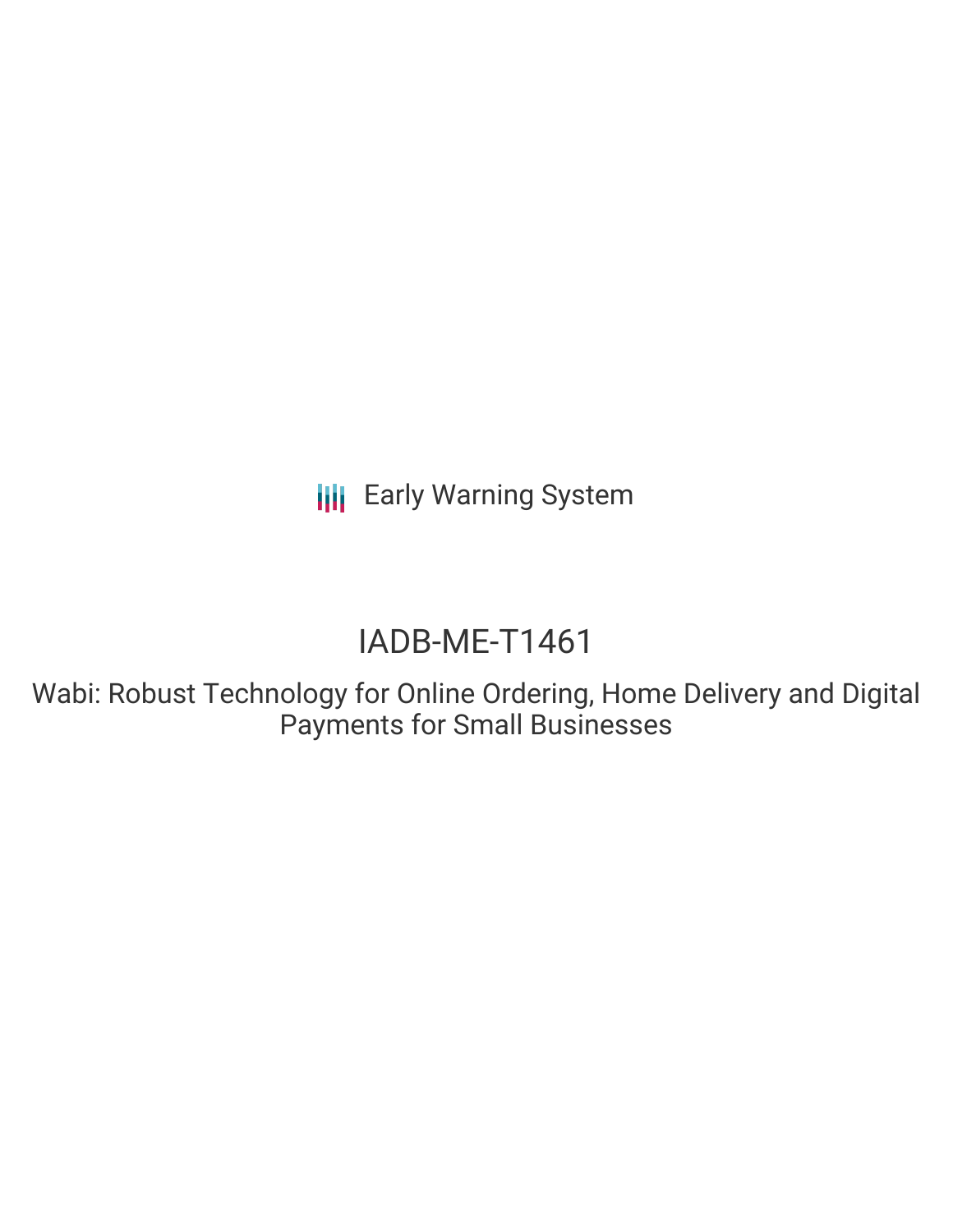

#### **Quick Facts**

**Busingssege** 

| <b>Countries</b>               | Mexico                                    |
|--------------------------------|-------------------------------------------|
| <b>Financial Institutions</b>  | Inter-American Development Bank (IADB)    |
| <b>Status</b>                  | Canceled                                  |
| <b>Bank Risk Rating</b>        | C                                         |
| <b>Voting Date</b>             | 2021-07-14                                |
| <b>Borrower</b>                | Government of Mexico                      |
| <b>Sectors</b>                 | Industry and Trade, Technical Cooperation |
| <b>Investment Type(s)</b>      | Advisory Services, Grant                  |
| <b>Investment Amount (USD)</b> | $$0.11$ million                           |
| <b>Project Cost (USD)</b>      | $$0.28$ million                           |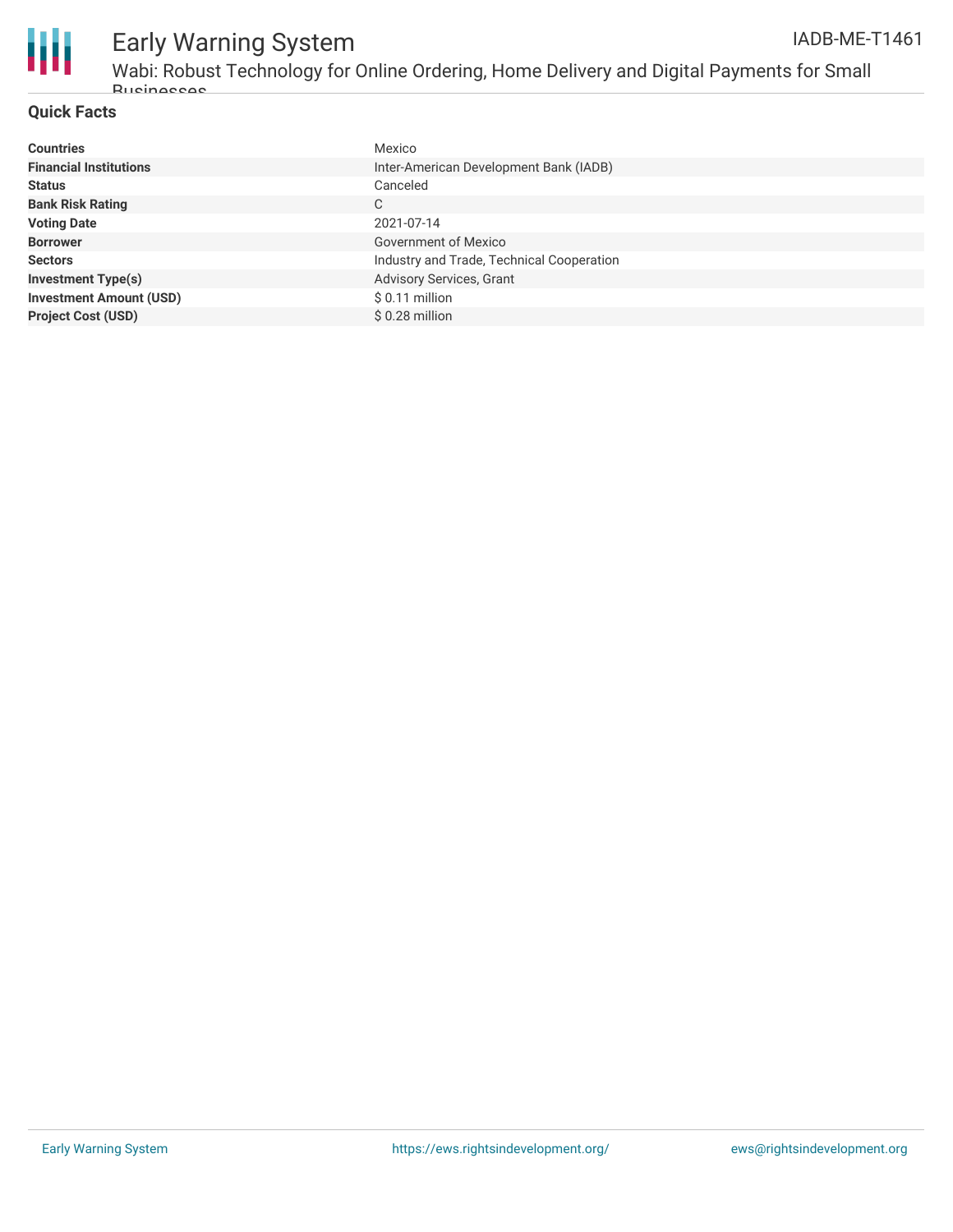

### **Project Description**

The main objective of the project is to provide these small shops with tools that allow them to face the current context of pandemic and project a future more sustainable after it, generating more productive and efficient businesses.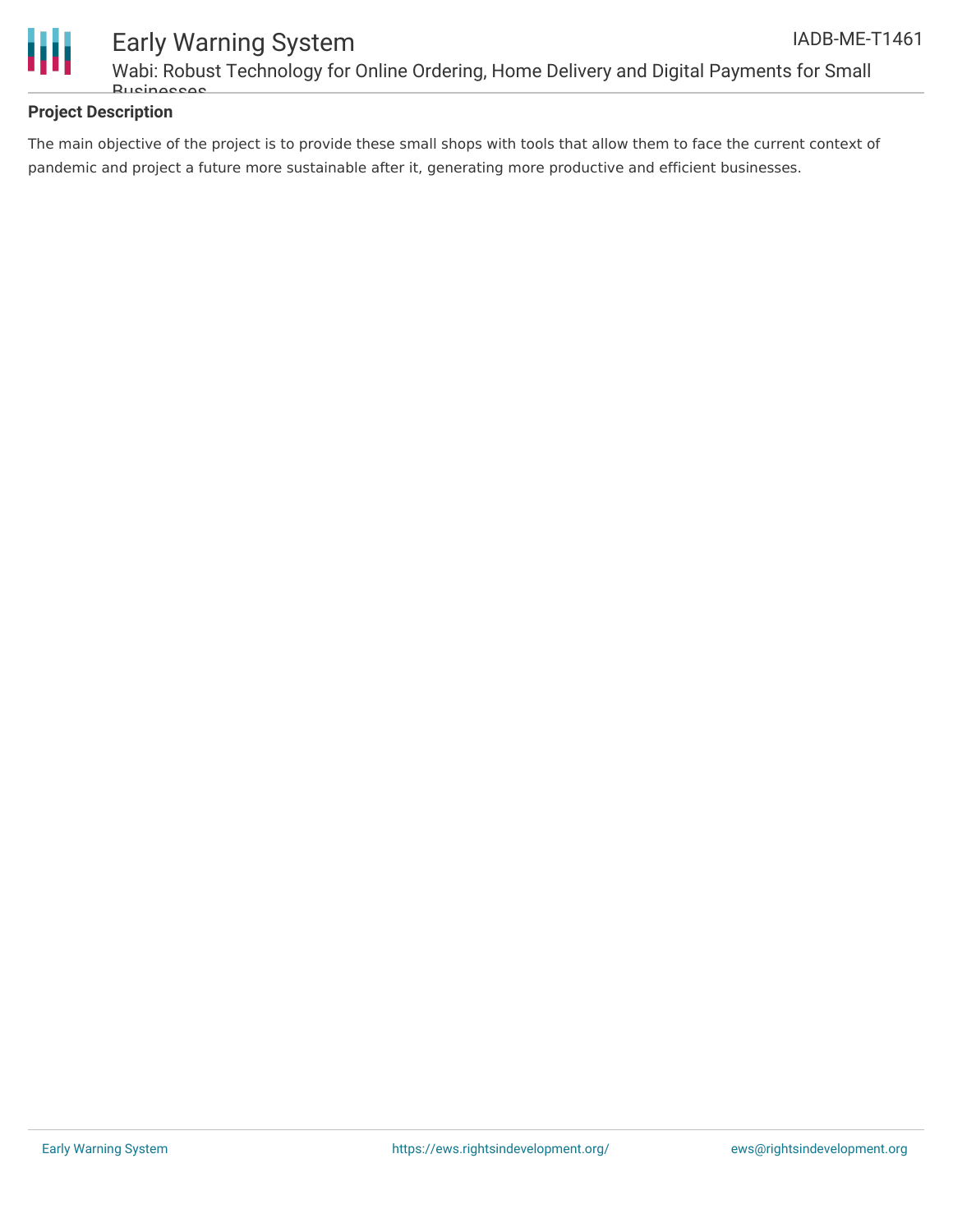

#### Early Warning System Wabi: Robust Technology for Online Ordering, Home Delivery and Digital Payments for Small **Busingssegs** IADB-ME-T1461

#### **Investment Description**

• Inter-American Development Bank (IADB)

Country Counterpart Financing \$166,452 USD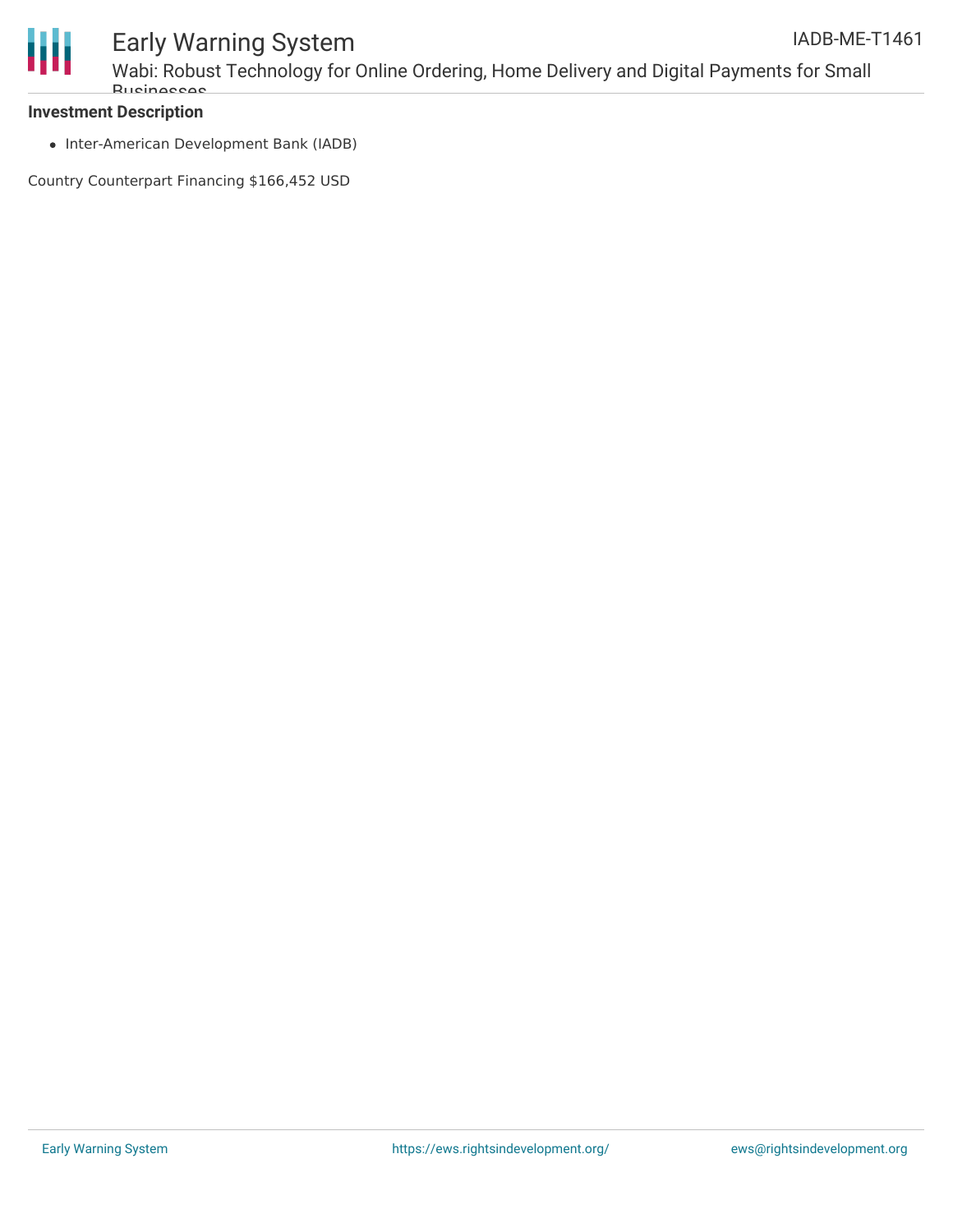

#### **Contact Information**

\*\*Project contacts not available at the time of disclosure.\*\*

#### ACCOUNTABILITY MECHANISM OF IADB

The Independent Consultation and Investigation Mechanism (MICI) is the independent complaint mechanism and fact-finding body for people who have been or are likely to be adversely affected by an Inter-American Development Bank (IDB) or Inter-American Investment Corporation (IDB Invest)-funded project. If you submit a complaint to MICI, they may assist you in addressing the problems you raised through a dispute-resolution process with those implementing the project and/or through an investigation to assess whether the IDB or IIC is following its own policies for preventing or mitigating harm to people or the environment. You can submit a complaint by sending an email to MICI@iadb.org. You can learn more about the MICI and how to file a complaint at http://www.iadb.org/en/mici/mici,1752.html (in English) or http://www.iadb.org/es/mici/mici,1752.html (Spanish).